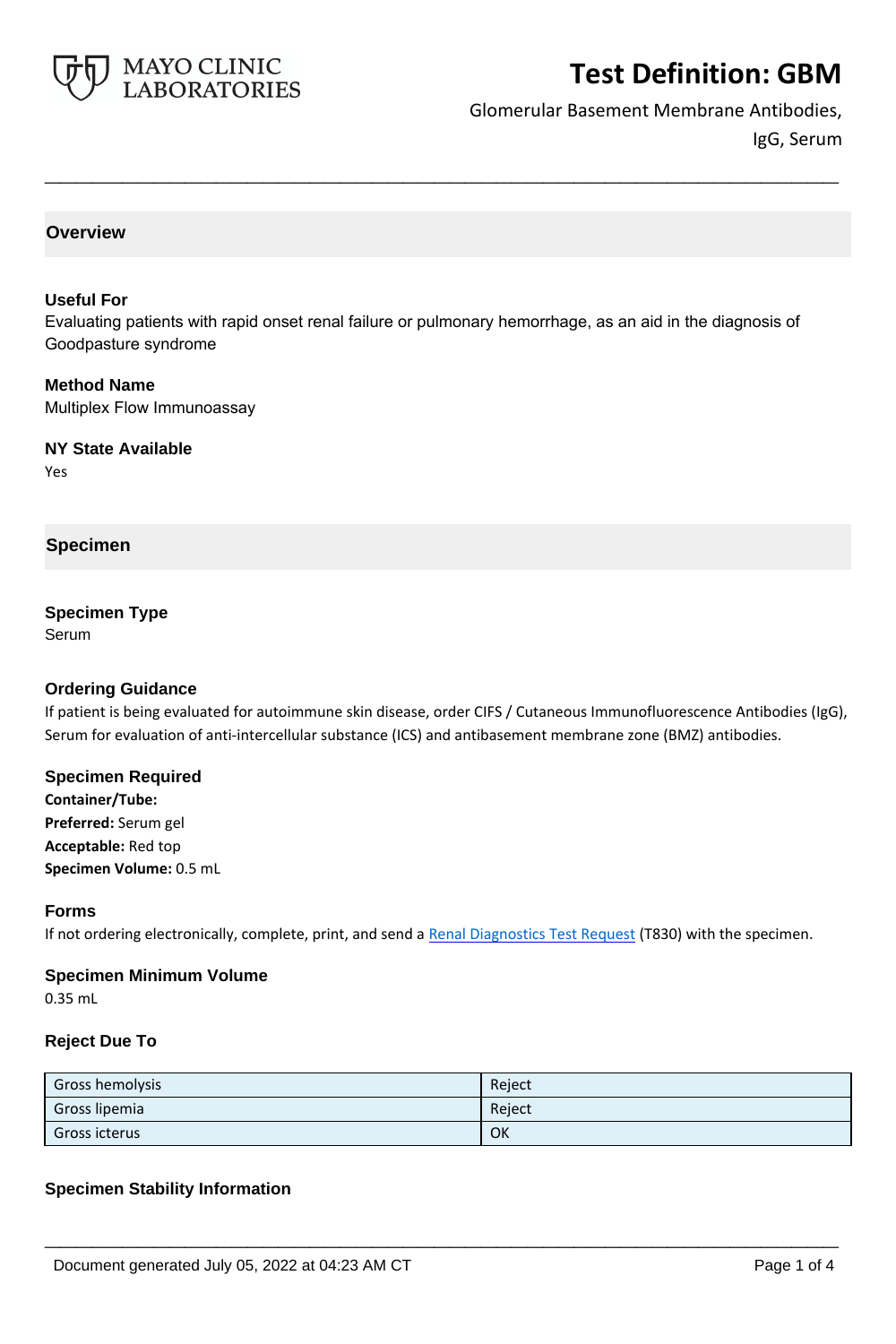

Glomerular Basement Membrane Antibodies, IgG, Serum

| <b>Specimen Type</b> | Temperature              | <b>Time</b> | <b>Special Container</b> |
|----------------------|--------------------------|-------------|--------------------------|
| Serum                | Refrigerated (preferred) | 21 days     |                          |
|                      | Frozen                   | 21 days     |                          |

**\_\_\_\_\_\_\_\_\_\_\_\_\_\_\_\_\_\_\_\_\_\_\_\_\_\_\_\_\_\_\_\_\_\_\_\_\_\_\_\_\_\_\_\_\_\_\_\_\_\_\_**

### **Clinical & Interpretive**

#### **Clinical Information**

Antibodies to glomerular basement membrane (GBM) antigens cause glomerulonephritis, Goodpasture syndrome (glomerulonephritis, often with rapid onset renal failure, and pulmonary hemorrhage), and, less commonly, pulmonary hemosiderosis.(1) Nephrogenic GBM antigens are associated with the noncollagenous carboxyl extension of type IV procollagen. The immunologic stimuli that elicit production of GBM antibodies are not known. There is some evidence of a genetic association with *HLA*-*DR2*.

GBM antibody-mediated glomerulonephritis and Goodpasture syndrome occur with a bimodal age distribution primarily in males ages 20 to 40 and in patients older than age 50. Glomerulonephritis without pulmonary involvement is more common in the older age group, and shows a female predominance.

#### **Reference Values**

<1.0 U (negative) > or =1.0 U (positive) Reference values apply to all ages.

#### **Interpretation**

Positive results are consistent with Goodpasture syndrome. Glomerular basement membrane antibodies detected by immunoassay have been reported to be highly specific for Goodpasture syndrome. The sensitivity of this test approaches 87% in untreated patients with systemic disease.(1)

#### **Cautions**

A positive test for glomerular basement membrane (GBM) antibodies cannot be relied upon exclusively to establish the diagnosis of a disease mediated by GBM antibodies. Weakly-positive test results may occur in other immune-mediated diseases, and renal or lung biopsy is often required to establish the diagnosis.

If patient is being evaluated for autoimmune skin disease, order CIFS / Cutaneous Immunofluorescence Antibodies (IgG), Serum for evaluation of anti-intercellular substance (ICS) and antibasement membrane zone (BMZ) antibodies.

**\_\_\_\_\_\_\_\_\_\_\_\_\_\_\_\_\_\_\_\_\_\_\_\_\_\_\_\_\_\_\_\_\_\_\_\_\_\_\_\_\_\_\_\_\_\_\_\_\_\_\_**

#### **Clinical Reference**

1. Pusey CD: Anti-glomerular basement membrane disease. Kidney Int 2003;64:1535-1550

#### **Performance**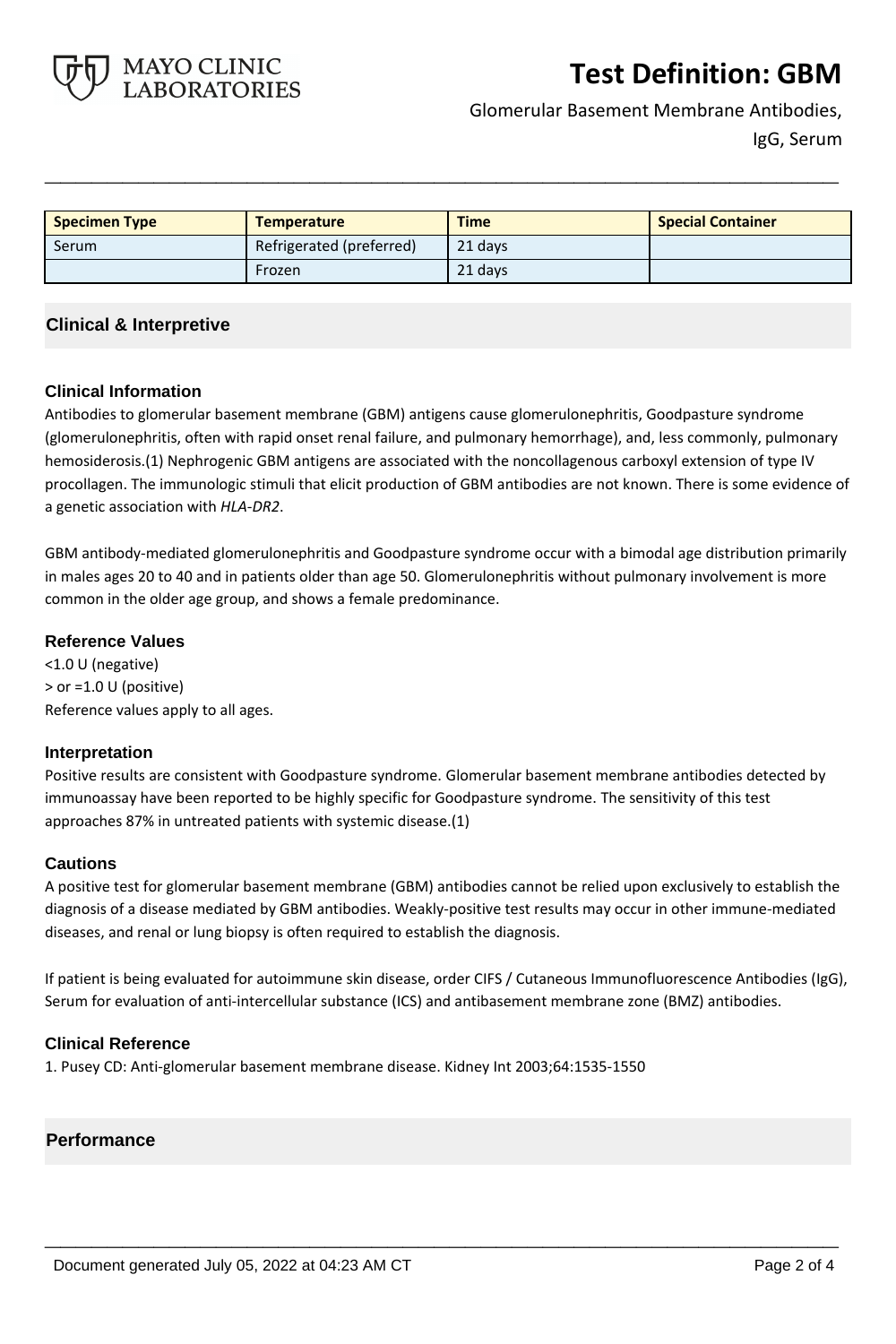

Glomerular Basement Membrane Antibodies, IgG, Serum

#### **Method Description**

Glomerular basement membrane (GBM) antigen is covalently coupled to polystyrene microspheres that are impregnated with fluorescent dyes to create a unique fluorescent signature. GBM antibodies, if present in diluted serum, bind to the GBM antigen on the microspheres. The microspheres are washed to remove extraneous serum proteins. Phycoerythrin (PE)-conjugated antihuman-IgG antibody is then added to detect IgG anti-GBM bound to the microspheres. The microspheres are washed to remove unbound conjugate, and bound conjugate is detected by laser photometry. A primary laser reveals the fluorescent signature of each microsphere to distinguish it from microspheres that are labeled with other antigens. A secondary laser reveals the level of PE fluorescence associated with each microsphere. Results are calculated by comparing the median fluorescence response for GBM microspheres to a 4-point calibration curve.(Package insert: Bio-Plex 2200 Vasculitis. Bio-Rad Laboratories, Hercules, CA 4/2012)

**\_\_\_\_\_\_\_\_\_\_\_\_\_\_\_\_\_\_\_\_\_\_\_\_\_\_\_\_\_\_\_\_\_\_\_\_\_\_\_\_\_\_\_\_\_\_\_\_\_\_\_**

**PDF Report**

No

**Day(s) Performed** Monday through Friday

**Report Available** Same day/1 to 3 days

**Specimen Retention Time** 14 days

**Performing Laboratory Location**

Rochester

### **Fees & Codes**

#### **Fees**

- Authorized users can sign in to [Test Prices](https://www.mayocliniclabs.com/customer-service/client-price-lookup/index.html?unit_code=GBM) for detailed fee information.
- Clients without access to Test Prices can contact [Customer Service](http://www.mayocliniclabs.com/customer-service/contacts.html) 24 hours a day, seven days a week.
- **Prospective clients should contact their Regional Manager. For assistance, contact [Customer Service.](http://www.mayocliniclabs.com/customer-service/contacts.html)**

#### **Test Classification**

This test has been cleared, approved, or is exempt by the US Food and Drug Administration and is used per manufacturer's instructions. Performance characteristics were verified by Mayo Clinic in a manner consistent with CLIA requirements.

**\_\_\_\_\_\_\_\_\_\_\_\_\_\_\_\_\_\_\_\_\_\_\_\_\_\_\_\_\_\_\_\_\_\_\_\_\_\_\_\_\_\_\_\_\_\_\_\_\_\_\_**

## **CPT Code Information**

83516

**LOINC® Information**